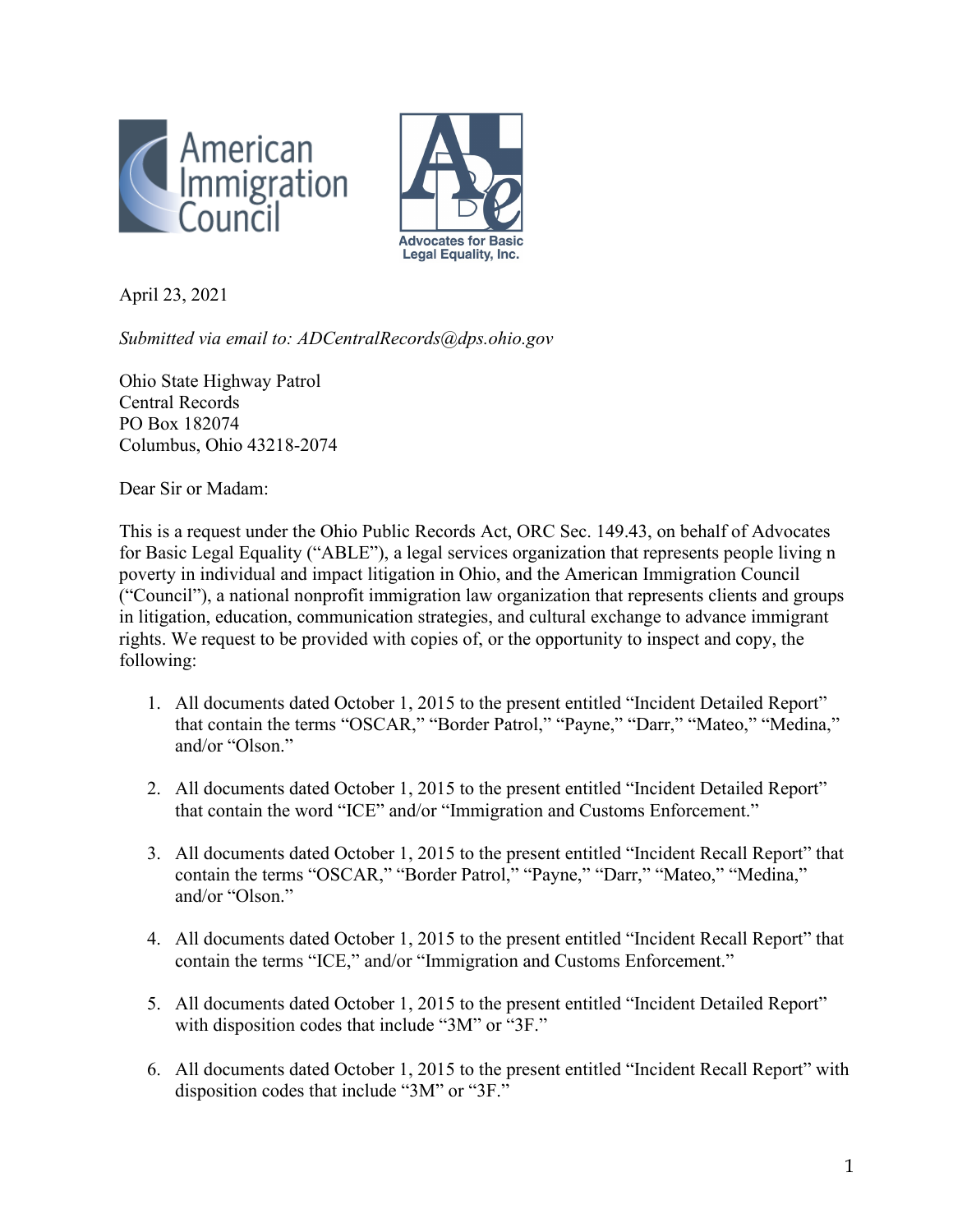- 7. Any and all paper, electronic, and other documents, including any written agreements, memoranda, letters of understanding, correspondence of cooperation, or communications of any nature between Ohio State Highway Patrol and United States Border Patrol dated October 1, 2015 to present.
- 8. Any and all notifications of violations by Ohio State Highway Patrol or Border Patrol of any agreement or terms of an agreement identified in any record produced as responsive to #7.
- 9. Any and all paper, electronic, and other documents, including any written agreements, memoranda, letters of understanding, correspondence of cooperation, or communications of any nature between Ohio State Highway Patrol and United States Immigration and Customs Enforcement (ICE) dated January 1, 2016 to present.
- 10. Any and all notifications of violations by Ohio State Highway Patrol or Border Patrol of any agreement or terms of an agreement identified in any record produced as responsive to #9.
- 11. Any and all After Action Reports generated by OSHP and Border Patrol command staff between October 1, 2015 and present regarding OSHP and Border Patrol co-patrols (see attached, page 9).
- 12. A copy of the current Ohio State Highway Patrol policy OSP-500.01-02, Organizational Responsibilities, and copies of any prior versions that were in effect from October 1, 2015 to present.
- 13. A copy of the current Ohio State Highway Patrol policy OSP-902.08, Immigration and Naturalization, and copies of any prior versions that were in effect from October 1, 2015 to present.
- 14. Any and all General Headquarters Morning Reports created from October 1, 2015 to the present containing the terms "Border Patrol," "Immigration," "Illegal Alien," "OSCAR," "Operation Quick Hatch," "Operation Street Wise," "Operation Stonegarden," "Northern Border Initiative," "NBI," "Immigration and Customs Enforcement" or "ICE."
- 15. Any and all District Headquarters Morning Reports created from October 1, 2015 to the present containing the terms "Border Patrol," "Immigration," "Illegal Alien," "OSCAR," "Operation Quick Hatch," "Operation Street Wise," "Operation Stonegarden," "Northern Border Initiative," "NBI," "Immigration and Customs Enforcement" or "ICE."
- 16. Any and all General Headquarters Weekly Administrative Reports created from October 1, 2015 to the present containing the terms "Border Patrol," "Immigration," "Illegal Alien," "OSCAR," "Operation Quick Hatch," "Operation Street Wise," "Northern Border Initiative," "NBI," "Operation Stonegarden," "Immigration and Customs Enforcement" or "ICE."